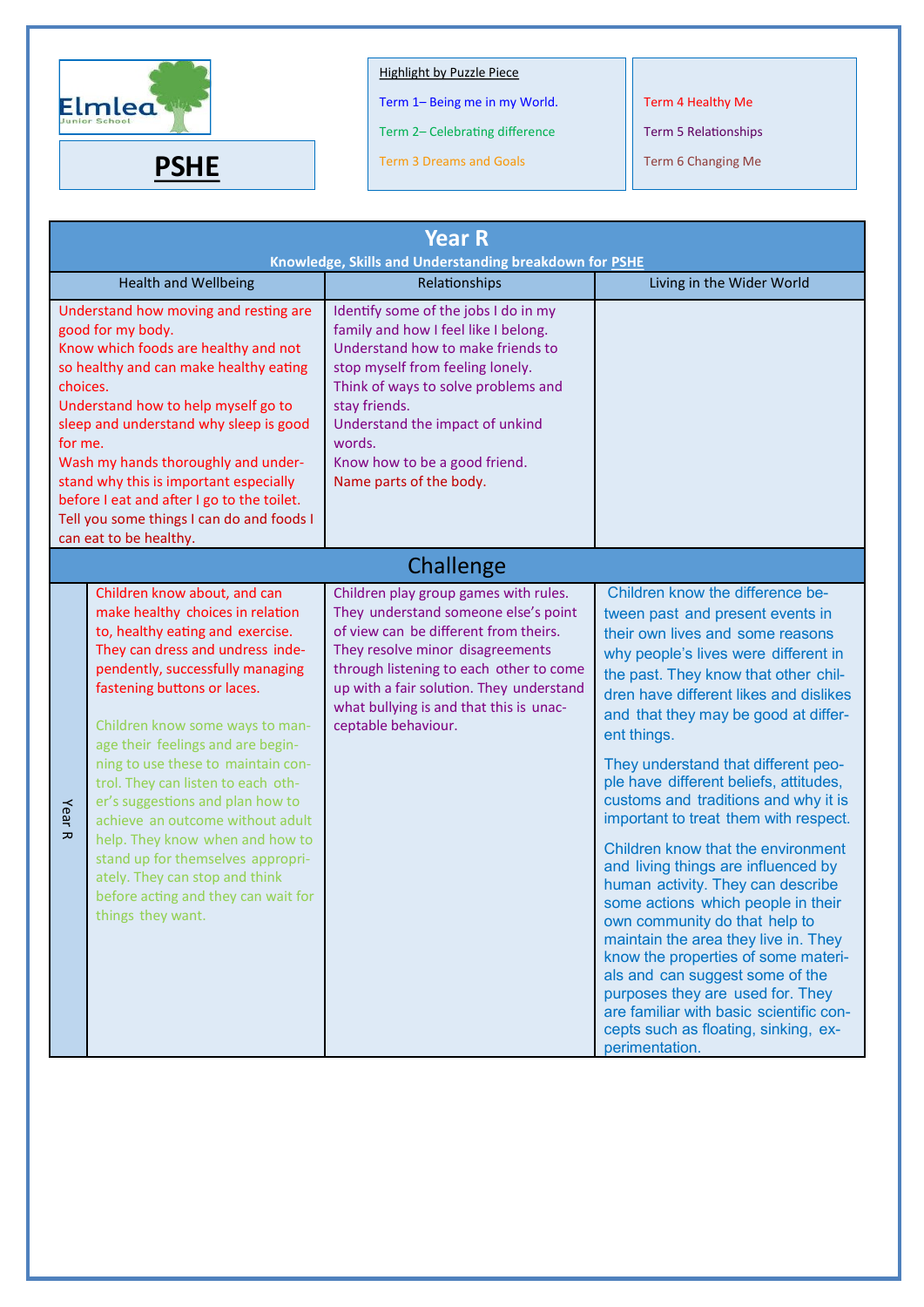

appropriate to talk about the second control of the second control of the second control of the second control o

# Highlight by Puzzle Piece

Term 1– Being me in my World.

Term 2– Celebrating difference

**PSHE** Term 3 Dreams and Goals **Term 6 Changing Me** 

Term 4 Healthy Me

| Year 1<br>Knowledge, Skills and Understanding breakdown for PSHE                                                                                                                                                                                                                                                                                                                                                                                                                                                                                                                                                                                                                                                                                                                                                                                                                                                                                                                                                                                                                                                              |                                                                                                                                                                                                                                                                                                                                                                                                                                                                                                                                                                                                                                                                                                                                                                                                                                                                                                                                                                                                                                                                    |                                                                                                                                                                                                                                                                                                                                                                                                        |  |
|-------------------------------------------------------------------------------------------------------------------------------------------------------------------------------------------------------------------------------------------------------------------------------------------------------------------------------------------------------------------------------------------------------------------------------------------------------------------------------------------------------------------------------------------------------------------------------------------------------------------------------------------------------------------------------------------------------------------------------------------------------------------------------------------------------------------------------------------------------------------------------------------------------------------------------------------------------------------------------------------------------------------------------------------------------------------------------------------------------------------------------|--------------------------------------------------------------------------------------------------------------------------------------------------------------------------------------------------------------------------------------------------------------------------------------------------------------------------------------------------------------------------------------------------------------------------------------------------------------------------------------------------------------------------------------------------------------------------------------------------------------------------------------------------------------------------------------------------------------------------------------------------------------------------------------------------------------------------------------------------------------------------------------------------------------------------------------------------------------------------------------------------------------------------------------------------------------------|--------------------------------------------------------------------------------------------------------------------------------------------------------------------------------------------------------------------------------------------------------------------------------------------------------------------------------------------------------------------------------------------------------|--|
| <b>Health and Wellbeing</b>                                                                                                                                                                                                                                                                                                                                                                                                                                                                                                                                                                                                                                                                                                                                                                                                                                                                                                                                                                                                                                                                                                   | Relationships                                                                                                                                                                                                                                                                                                                                                                                                                                                                                                                                                                                                                                                                                                                                                                                                                                                                                                                                                                                                                                                      | Living in the Wider World                                                                                                                                                                                                                                                                                                                                                                              |  |
| Know my views are valued and can con-<br>tribute to the Learning Charter.<br>Recognise the choices I make and un-<br>derstand the consequences.<br>Understand how to set a goal and work<br>out how to achieve it.<br>Understand how to tackle a new chal-<br>lenge and understand this might<br>stretch .my learning.<br>Identify obstacles which make it more<br>difficult to achieve my new challenge<br>and can work out how to overcome<br>them.<br>Tell you how I felt when I succeeded in a<br>new challenge and how I celebrated it.<br>Understand the difference between<br>being healthy and unhealthy, and know<br>some ways to keep myself healthy.<br>Understand how to make healthy life-<br>style choices.<br>Understand how to keep myself clean<br>and healthy, and understand how germs<br>cause disease/illness.<br>Understand that medicines can help me<br>if I feel poorly and I know how to use<br>them safely.<br>Tell you why I think my body is amazing<br>and can identify some ways to keep it<br>safe and healthy.<br>Understand that every time I learn<br>something new I change a little bit. | Understand the rights and responsibili-<br>ties as a member of my class.<br>Identify similarities and differences<br>between people in my class.<br>Tell you what bullying is.<br>Understand there are some people who<br>I could talk to if I was feeling unhappy<br>or being bullied.<br>Know how to make new friends.<br>Understand some ways I am different<br>from my friends.<br>Understand how to work well with a<br>partner.<br>Identify the members of my family and<br>understand that there are lots of differ-<br>ent types of families.<br>Identify what being a good friend<br>means to me.<br>Understand appropriate ways of physi-<br>cal contact to greet my friends and<br>know which ways I prefer.<br>Understand who can help me in my<br>school community.<br>Recognise my qualities as person and a<br>friend.<br>Tell you why I appreciate someone who<br>is special to me.<br>Identify the parts of the body that<br>make boys different to girls and can use<br>the correct names for these: penis, tes-<br>ticles, vagina, vulva, anus. | Understand how to keep safe when<br>crossing the road, and about people<br>who can help me to stay safe.<br>Understand the life cycles of animals<br>and humans.<br>Tell you some things about me that<br>have changed and some things about<br>me that have stayed the same.<br>Tell you how my body has changed<br>since I was a baby.<br>Tell you about changes that have hap-<br>pened in my life. |  |
|                                                                                                                                                                                                                                                                                                                                                                                                                                                                                                                                                                                                                                                                                                                                                                                                                                                                                                                                                                                                                                                                                                                               | Challenge                                                                                                                                                                                                                                                                                                                                                                                                                                                                                                                                                                                                                                                                                                                                                                                                                                                                                                                                                                                                                                                          |                                                                                                                                                                                                                                                                                                                                                                                                        |  |
| Explain why being unique and<br>special is important.<br>Explain many ways that my body is<br>amazing and how the different<br>things I do, keep it safe and<br>healthy.<br>Suggest how my body might come<br>Year<br>to harm if I make unhealthy choic-<br>$\overline{\phantom{0}}$<br>es.<br>Use the correct terms to describe<br>penis, testicles, anus, vagina, vulva<br>and explain why they are private. I<br>can also explain when it might be                                                                                                                                                                                                                                                                                                                                                                                                                                                                                                                                                                                                                                                                         | Suggest different ways to show appreci-<br>ation for other people and how to rec-<br>ognise their appreciation for me.<br>Explain how this helps me feel safe and<br>good about myself.                                                                                                                                                                                                                                                                                                                                                                                                                                                                                                                                                                                                                                                                                                                                                                                                                                                                            | Explain why I have a right to learn in a<br>happy and safe class.<br>Explain what helped me to succeed in a<br>learning challenge and explain how this<br>made me feel.                                                                                                                                                                                                                                |  |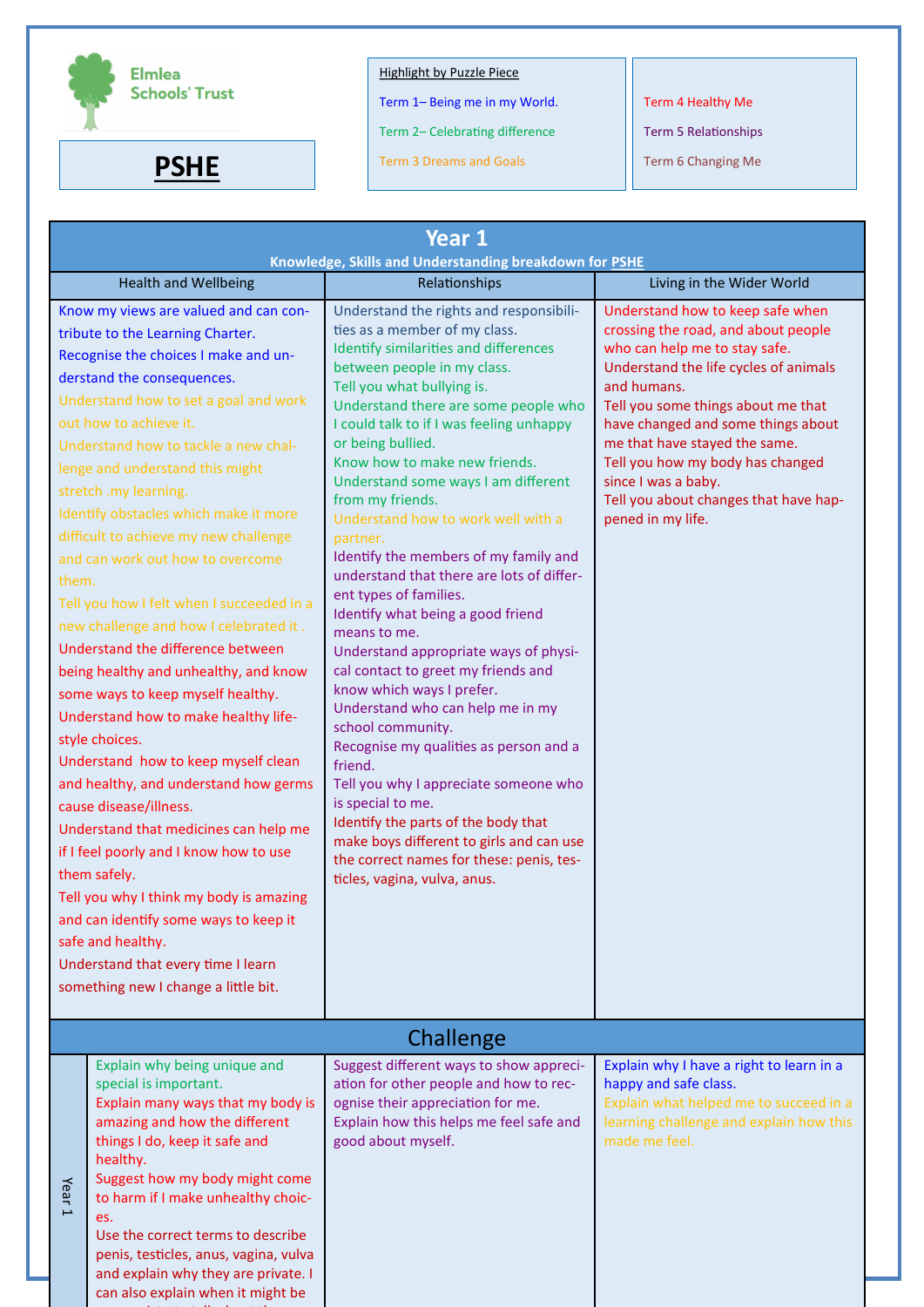

Term 1– Being me in my World.

Term 2– Celebrating difference

**PSHE** Term 3 Dreams and Goals **Term 6 Changing Me** 

Term 4 Healthy Me

Term 5 Relationships

| <b>Year 2</b>                                                                                                                                                                                                                                                                                                                                                                                                                                                                                                                                                                                                                                                                                                                                                                                                                                                                                                                                                                                                                                                                                                                              |                                                                                                                                                                                                                                                                                                                                                                                                                                                                                                                                                                                                                                                                                                                                                                                                                                                                                                                                                                                                                                                                                                                                                                                                                                                                                                                                                                                                                                                                                                                                                                                     |                                                                                                                                                                                                                                                                                  |  |
|--------------------------------------------------------------------------------------------------------------------------------------------------------------------------------------------------------------------------------------------------------------------------------------------------------------------------------------------------------------------------------------------------------------------------------------------------------------------------------------------------------------------------------------------------------------------------------------------------------------------------------------------------------------------------------------------------------------------------------------------------------------------------------------------------------------------------------------------------------------------------------------------------------------------------------------------------------------------------------------------------------------------------------------------------------------------------------------------------------------------------------------------|-------------------------------------------------------------------------------------------------------------------------------------------------------------------------------------------------------------------------------------------------------------------------------------------------------------------------------------------------------------------------------------------------------------------------------------------------------------------------------------------------------------------------------------------------------------------------------------------------------------------------------------------------------------------------------------------------------------------------------------------------------------------------------------------------------------------------------------------------------------------------------------------------------------------------------------------------------------------------------------------------------------------------------------------------------------------------------------------------------------------------------------------------------------------------------------------------------------------------------------------------------------------------------------------------------------------------------------------------------------------------------------------------------------------------------------------------------------------------------------------------------------------------------------------------------------------------------------|----------------------------------------------------------------------------------------------------------------------------------------------------------------------------------------------------------------------------------------------------------------------------------|--|
|                                                                                                                                                                                                                                                                                                                                                                                                                                                                                                                                                                                                                                                                                                                                                                                                                                                                                                                                                                                                                                                                                                                                            | Knowledge, Skills and Understanding breakdown for PSHE                                                                                                                                                                                                                                                                                                                                                                                                                                                                                                                                                                                                                                                                                                                                                                                                                                                                                                                                                                                                                                                                                                                                                                                                                                                                                                                                                                                                                                                                                                                              |                                                                                                                                                                                                                                                                                  |  |
| <b>Health and Wellbeing</b>                                                                                                                                                                                                                                                                                                                                                                                                                                                                                                                                                                                                                                                                                                                                                                                                                                                                                                                                                                                                                                                                                                                | Relationships                                                                                                                                                                                                                                                                                                                                                                                                                                                                                                                                                                                                                                                                                                                                                                                                                                                                                                                                                                                                                                                                                                                                                                                                                                                                                                                                                                                                                                                                                                                                                                       | Living in the Wider World                                                                                                                                                                                                                                                        |  |
| Identify some of my hopes and fears for this<br>year.<br>Recognise the choices I make and under-<br>stand the consequences.<br>Recognize a realistic goal and think about<br>how to achieve it.<br>Understand how to carry on trying<br>(persevering) even when I find things diffi-<br>cult.<br>Understand what I need to keep my body<br>healthy.<br>Show or tell you what relaxed means and I<br>know some things that make me feel relaxed<br>and some that make me feel stressed.<br>Understand how medicines work in my body<br>and how important it is to use them safely.<br>Understand how to sort foods into the cor-<br>rect food groups and know which foods my<br>body needs every day to keep me healthy<br>and give me energy.<br>Understand how to make some healthy<br>snacks and explain why they are good for my<br>body.<br>Understand that medicines can help me if I<br>feel poorly and I know how to use them safe-<br>ly.<br>Tell you why I think my body is amazing and<br>can identify some ways to keep it safe and<br>healthy.<br>Understand that every time I learn some-<br>thing new I change a little bit. | Understand the rights and responsibilities<br>for being a member of my class and school.<br>Understand how to listen to other people<br>and contribute my own ideas about rewards<br>and consequences.<br>Understand that sometimes people make<br>assumptions about boys and girls<br>(stereotypes).<br>Understand that bullying is sometimes<br>about difference.<br>Recognise what is right and wrong and<br>know how to look after myself.<br>Understand that it is OK to be different from<br>other people and to be friends with them.<br>Understand some ways I am different from<br>my friends.<br>Recognise who I work well with and who it<br>is more difficult for me to work with.<br>Understand how to work well in a group.<br>Understand how to share success with<br>other people.<br>Identify the members of my family and un-<br>derstand that there are lots of different<br>types of families.<br>Identify what being a good friend means to<br>me.<br>Understand appropriate ways of physical<br>contact to greet my friends and know which<br>ways I prefer.<br>Understand who can help me in my school<br>community.<br>Recognise my qualities as person and a<br>friend.<br>Tell you why I appreciate someone who is<br>special to me.<br>Recognise the physical differences between<br>boys and girls, use the correct names for<br>parts of the body (penis, anus, testicles,<br>vagina, vulva) and appreciate that some<br>parts of my body are private.<br>Recognise there are different types of touch<br>and can tell you which ones I like and don't | Recognize cycles of life in nature.<br>Tell you about the natural process of grow-<br>ing from young to old and understand that<br>this is not in my control.<br>Recognise how my body has changed since I<br>was a baby and where I am on the continu-<br>um from young to old. |  |
|                                                                                                                                                                                                                                                                                                                                                                                                                                                                                                                                                                                                                                                                                                                                                                                                                                                                                                                                                                                                                                                                                                                                            | like.                                                                                                                                                                                                                                                                                                                                                                                                                                                                                                                                                                                                                                                                                                                                                                                                                                                                                                                                                                                                                                                                                                                                                                                                                                                                                                                                                                                                                                                                                                                                                                               |                                                                                                                                                                                                                                                                                  |  |
|                                                                                                                                                                                                                                                                                                                                                                                                                                                                                                                                                                                                                                                                                                                                                                                                                                                                                                                                                                                                                                                                                                                                            | Challenge                                                                                                                                                                                                                                                                                                                                                                                                                                                                                                                                                                                                                                                                                                                                                                                                                                                                                                                                                                                                                                                                                                                                                                                                                                                                                                                                                                                                                                                                                                                                                                           |                                                                                                                                                                                                                                                                                  |  |
| Justify my choices about food and<br>medicines and explain healthy and<br>safe ways in which they are good<br>for my body.                                                                                                                                                                                                                                                                                                                                                                                                                                                                                                                                                                                                                                                                                                                                                                                                                                                                                                                                                                                                                 | Justify why gender stereotypes are not<br>always fair. I can also explain why<br>differences can make some people bul-<br>ly other people.                                                                                                                                                                                                                                                                                                                                                                                                                                                                                                                                                                                                                                                                                                                                                                                                                                                                                                                                                                                                                                                                                                                                                                                                                                                                                                                                                                                                                                          | Justify the choices I make to help keep<br>my class and school a safe and fair<br>place.                                                                                                                                                                                         |  |

Explain about various ways that boys and girls are different, both

 $\rightarrow$ 

ly other people. Analyse the different roles people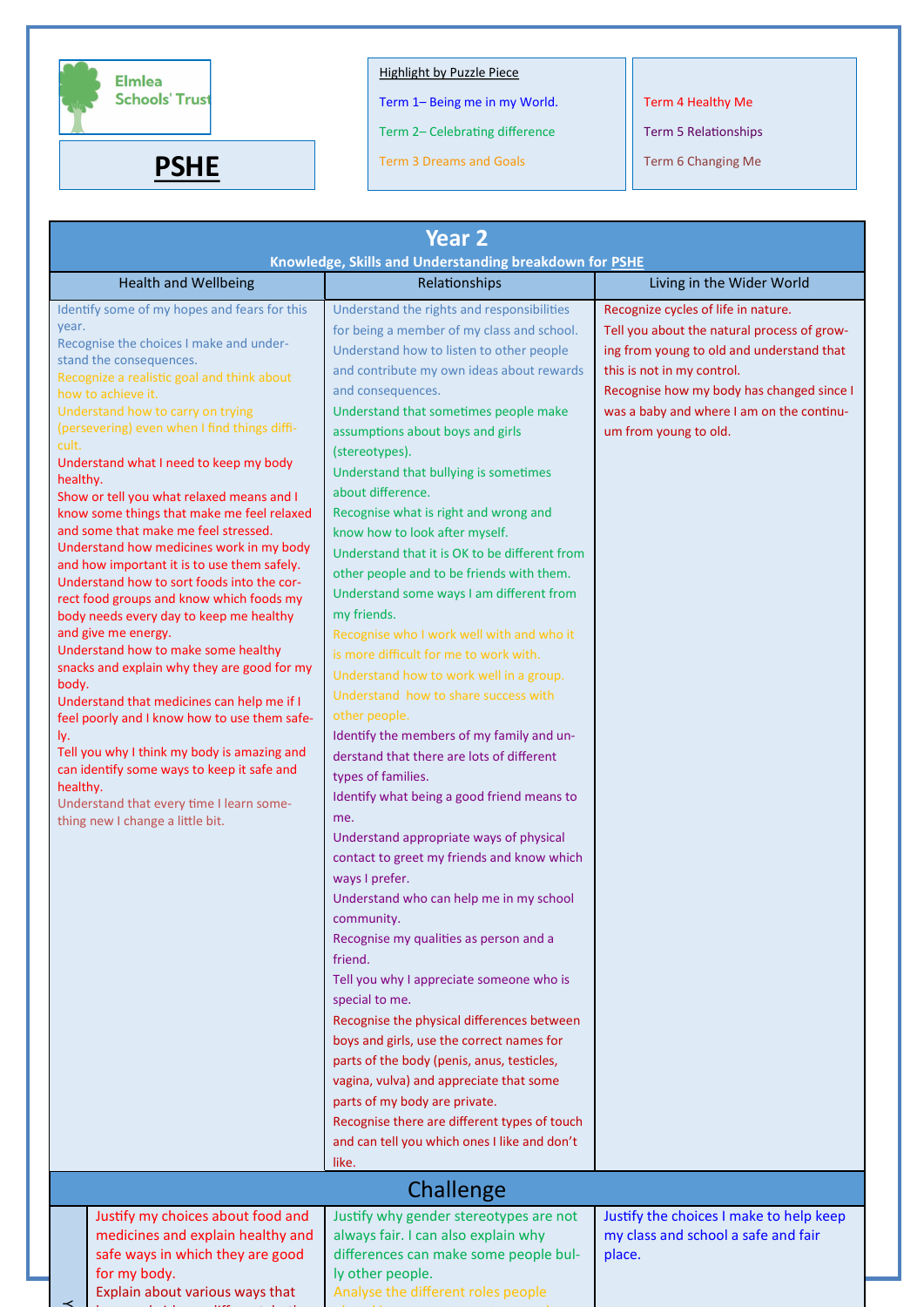

Term 1– Being me in my World.

Term 2– Celebrating difference

**PSHE** Term 3 Dreams and Goals **Term 6 Changing Me** 

Term 4 Healthy Me

| <b>Year 3</b><br>Knowledge, Skills and Understanding breakdown for PSHE                                                                                                                                                                                                                                                                                                                                                                                                                                                                                                                                                                                                                                                                                                                                                                                                                                                                                         |                                                                                                                                                                                                                               |                                                                                                                                                                                                                                                                                                                                                                                                                                                                                                                                                                                                                     |                                                                                                                                                                                                                                                                                                                                                                                                                                                                                                   |
|-----------------------------------------------------------------------------------------------------------------------------------------------------------------------------------------------------------------------------------------------------------------------------------------------------------------------------------------------------------------------------------------------------------------------------------------------------------------------------------------------------------------------------------------------------------------------------------------------------------------------------------------------------------------------------------------------------------------------------------------------------------------------------------------------------------------------------------------------------------------------------------------------------------------------------------------------------------------|-------------------------------------------------------------------------------------------------------------------------------------------------------------------------------------------------------------------------------|---------------------------------------------------------------------------------------------------------------------------------------------------------------------------------------------------------------------------------------------------------------------------------------------------------------------------------------------------------------------------------------------------------------------------------------------------------------------------------------------------------------------------------------------------------------------------------------------------------------------|---------------------------------------------------------------------------------------------------------------------------------------------------------------------------------------------------------------------------------------------------------------------------------------------------------------------------------------------------------------------------------------------------------------------------------------------------------------------------------------------------|
|                                                                                                                                                                                                                                                                                                                                                                                                                                                                                                                                                                                                                                                                                                                                                                                                                                                                                                                                                                 | <b>Health and Wellbeing</b>                                                                                                                                                                                                   | Relationships                                                                                                                                                                                                                                                                                                                                                                                                                                                                                                                                                                                                       | Living in the Wider World                                                                                                                                                                                                                                                                                                                                                                                                                                                                         |
| Recognise self-worth and identify posi-<br>tive aspect about self and achieve-<br>ments.<br>Tell about a dream/ambition that is im-<br>portant to them and imagine how it will<br>feel to achieve it.<br>Explain the different ways they learn<br>and they need to do to improve.<br>Recognise obstacles which might stop<br>them achieving a challenge and take<br>steps to overcome them.<br>Understand how exercise affects the<br>body and know why the heart and lungs<br>are important organs.<br>Know that the food choices I make will<br>affect my health.<br>Identify things, people and places that<br>they need to keep safe from and know<br>strategies for keeping themselves safe<br>and healthy including who to go for<br>help.<br>Understand how babies grow and devel-<br>op in the mother's uterus and under-<br>stand what a baby needs to live and<br>grow.<br>Explain how boys' and girls' bodies<br>change on the inside/outside during |                                                                                                                                                                                                                               | Explain how their behaviour can affect<br>how others feel and behave.<br>Understand that everyone's family is<br>different and important to them.<br>Describe different conflicts in family/<br>friendship groups and how words can<br>be used in a hurtful or a kind way.<br>Know what it means to be a witness to<br>bullying and how their actions can<br>make a situation better or worse.<br>Identify roles and responsibilities of<br>each member of their family and reflect<br>on the expectations of males and fe-<br>males.<br>Know how to negotiate in a conflict to<br>try to find a win-win situation. | Explain why it is important to have<br>rules and how they relate to rights and<br>responsibilities.<br>Understand that my behaviour brings<br>rewards/consequences.<br>Explain how their choices might affect<br>family, friendships and people around<br>the world they don't know.<br>Know and use some strategies for<br>keeping themselves safe online.<br>Understand how my needs and rights<br>are shared by children around the<br>world and identify how their lives may<br>be different. |
| grow up.<br>Challenge                                                                                                                                                                                                                                                                                                                                                                                                                                                                                                                                                                                                                                                                                                                                                                                                                                                                                                                                           |                                                                                                                                                                                                                               |                                                                                                                                                                                                                                                                                                                                                                                                                                                                                                                                                                                                                     |                                                                                                                                                                                                                                                                                                                                                                                                                                                                                                   |
| Year <sub>3</sub>                                                                                                                                                                                                                                                                                                                                                                                                                                                                                                                                                                                                                                                                                                                                                                                                                                                                                                                                               | Analyse learning strengths and<br>use it to design steps to improve.<br>Judge level of risk involved in<br>different situations and select and<br>describe suitable strategies for<br>keeping themselves safe and<br>healthy. | Explain how the role of a witness in a<br>conflict can be helpful/unhelpful de-<br>pending on actions. Suggest ways that<br>they could act in these situations.                                                                                                                                                                                                                                                                                                                                                                                                                                                     | Evaluate different choices that can be<br>made in school and explain the conse-<br>quences linking to the need for rules,<br>rights and responsibilities.<br>Explain rights and responsibilities that<br>they and others have in family, friend-<br>ships and as global citizens.                                                                                                                                                                                                                 |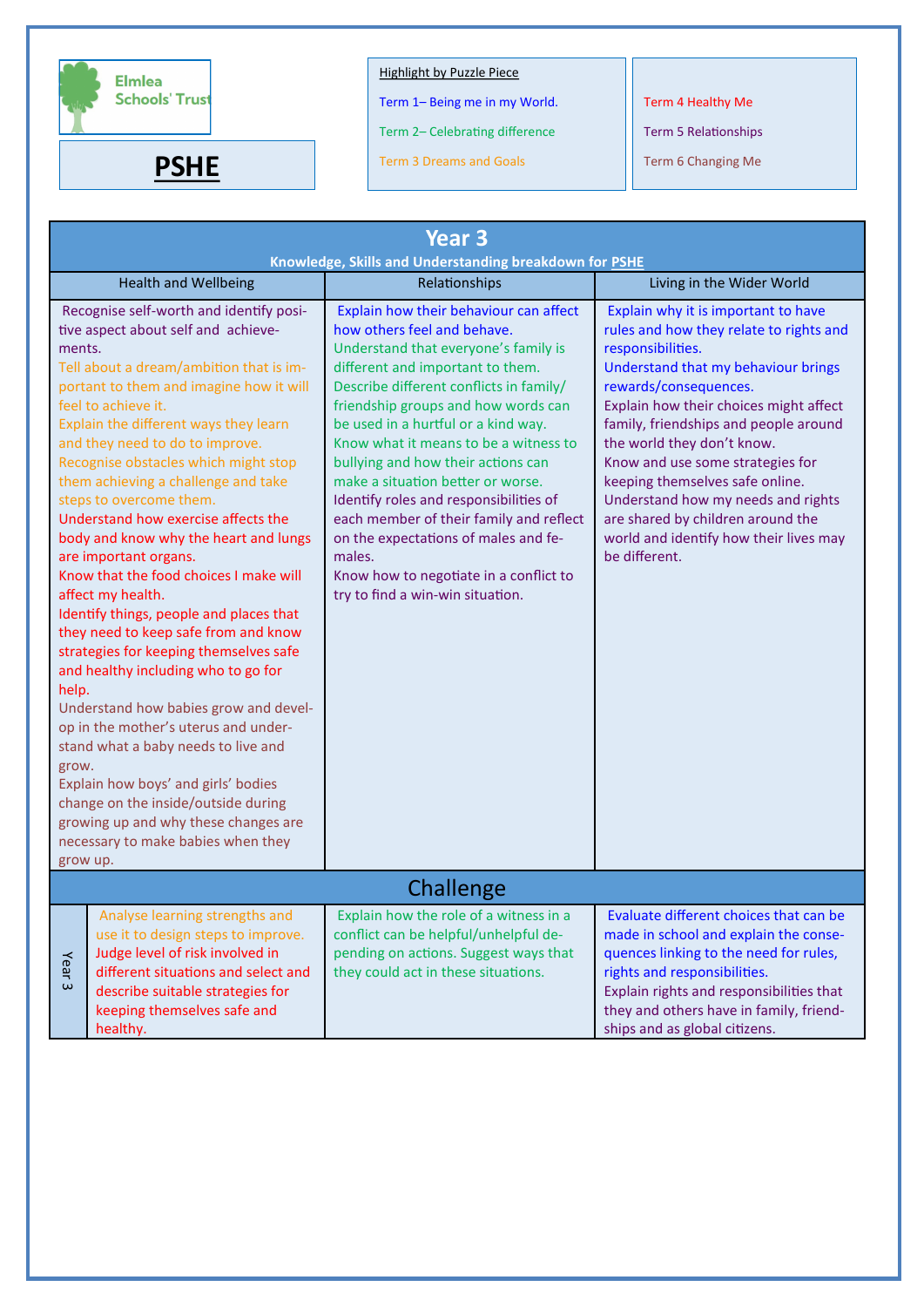

Term 1– Being me in my World.

Term 2– Celebrating difference

**PSHE** Term 3 Dreams and Goals **Term 6 Changing Me** 

Term 4 Healthy Me

| Year 4<br>Knowledge, Skills and Understanding breakdown for PSHE                                                                                                                                                                                                                                                                                                                                                                                                                                                                                                                                                                                                                                                                                                                                                                                                                                                                                                                 |                                                                                                                                |                                                                                                                                                                                                                                                                                                                                                                                                                                                                                                                                                                                                                                                                                                                                                                                                                                                                                                                                                                                        |                                                                                                                                                                |
|----------------------------------------------------------------------------------------------------------------------------------------------------------------------------------------------------------------------------------------------------------------------------------------------------------------------------------------------------------------------------------------------------------------------------------------------------------------------------------------------------------------------------------------------------------------------------------------------------------------------------------------------------------------------------------------------------------------------------------------------------------------------------------------------------------------------------------------------------------------------------------------------------------------------------------------------------------------------------------|--------------------------------------------------------------------------------------------------------------------------------|----------------------------------------------------------------------------------------------------------------------------------------------------------------------------------------------------------------------------------------------------------------------------------------------------------------------------------------------------------------------------------------------------------------------------------------------------------------------------------------------------------------------------------------------------------------------------------------------------------------------------------------------------------------------------------------------------------------------------------------------------------------------------------------------------------------------------------------------------------------------------------------------------------------------------------------------------------------------------------------|----------------------------------------------------------------------------------------------------------------------------------------------------------------|
|                                                                                                                                                                                                                                                                                                                                                                                                                                                                                                                                                                                                                                                                                                                                                                                                                                                                                                                                                                                  | <b>Health and Wellbeing</b>                                                                                                    | Relationships                                                                                                                                                                                                                                                                                                                                                                                                                                                                                                                                                                                                                                                                                                                                                                                                                                                                                                                                                                          | Living in the Wider World                                                                                                                                      |
| Identify what is special about them-<br>selves and value the ways they are<br>unique.<br>Explain how they feel about having<br>hopes and dreams.<br>Know that being positive can help me<br>feel better about something disap-<br>pointing.<br>Explain what it means to be resilient and<br>have a positive attitude.<br>Understand the facts about smoking and<br>alcohols and their effects on health and<br>reasons why some people start to use<br>them.<br>Recognise when being put under pres-<br>sure and explain ways to resist this<br>when I want to.<br>Understand some of their personal char-<br>acteristics have come from birth parents<br>because of joining of egg and sperm.<br>Label internal and external parts of male<br>and female that are needed to create a<br>baby.<br>Describe how a girl's body changes in<br>order to have a baby including menstru-<br>ation.<br>Summarise changes that happen to boys<br>'and girls' bodies that prepare them to |                                                                                                                                | Explain why being listened to and lis-<br>tening to others is important in the<br>school community.<br>Know how my attitudes and actions<br>make a difference the class team.<br>Take a role in a group and contribute to<br>the overall outcome.<br>Explain why bullying might be difficult<br>to spot and know what to do if they are<br>unsure.<br>Explain how members of a team made<br>contributions.<br>Aware how different groups and people<br>impact on them and recognise the peo-<br>ple they most want to be friends with.<br>Identify feelings associated with jeal-<br>ousy and suggest strategies to problem-<br>solve when this happens.<br>Give ways to that could help to manage<br>feelings when missing a special person<br>or animal.<br>Recognise how friendships change,<br>know how to make new friends and<br>how to manage when fallings out hap-<br>pen.<br>Know how to show love and apprecia-<br>tion to the people and animals who are<br>special to me. | Explain why being democratic is im-<br>portant and how it helps people feel<br>valued.<br>Understand that assumptions can be<br>made in what people look like. |
|                                                                                                                                                                                                                                                                                                                                                                                                                                                                                                                                                                                                                                                                                                                                                                                                                                                                                                                                                                                  |                                                                                                                                | Challenge                                                                                                                                                                                                                                                                                                                                                                                                                                                                                                                                                                                                                                                                                                                                                                                                                                                                                                                                                                              |                                                                                                                                                                |
| Year 4                                                                                                                                                                                                                                                                                                                                                                                                                                                                                                                                                                                                                                                                                                                                                                                                                                                                                                                                                                           | Identify feelings of anxiety and<br>fear associated with peer pressure<br>and manage them to make safe<br>and healthy choices. | Explain how first impressions can be<br>misleading.<br>Appraise different courses of action<br>that a witness of bullying could take<br>and what the outcomes of each might<br>be.<br>Deal with disappointment by analysing<br>what went wrong and using experienc-<br>es to make new plans and avoid similar<br>obstacles.<br>Give reasons why people may experi-<br>ence a range of feelings associated with<br>personal loss.                                                                                                                                                                                                                                                                                                                                                                                                                                                                                                                                                       | Justify why being in a democracy helps<br>people feel valued and is fair.                                                                                      |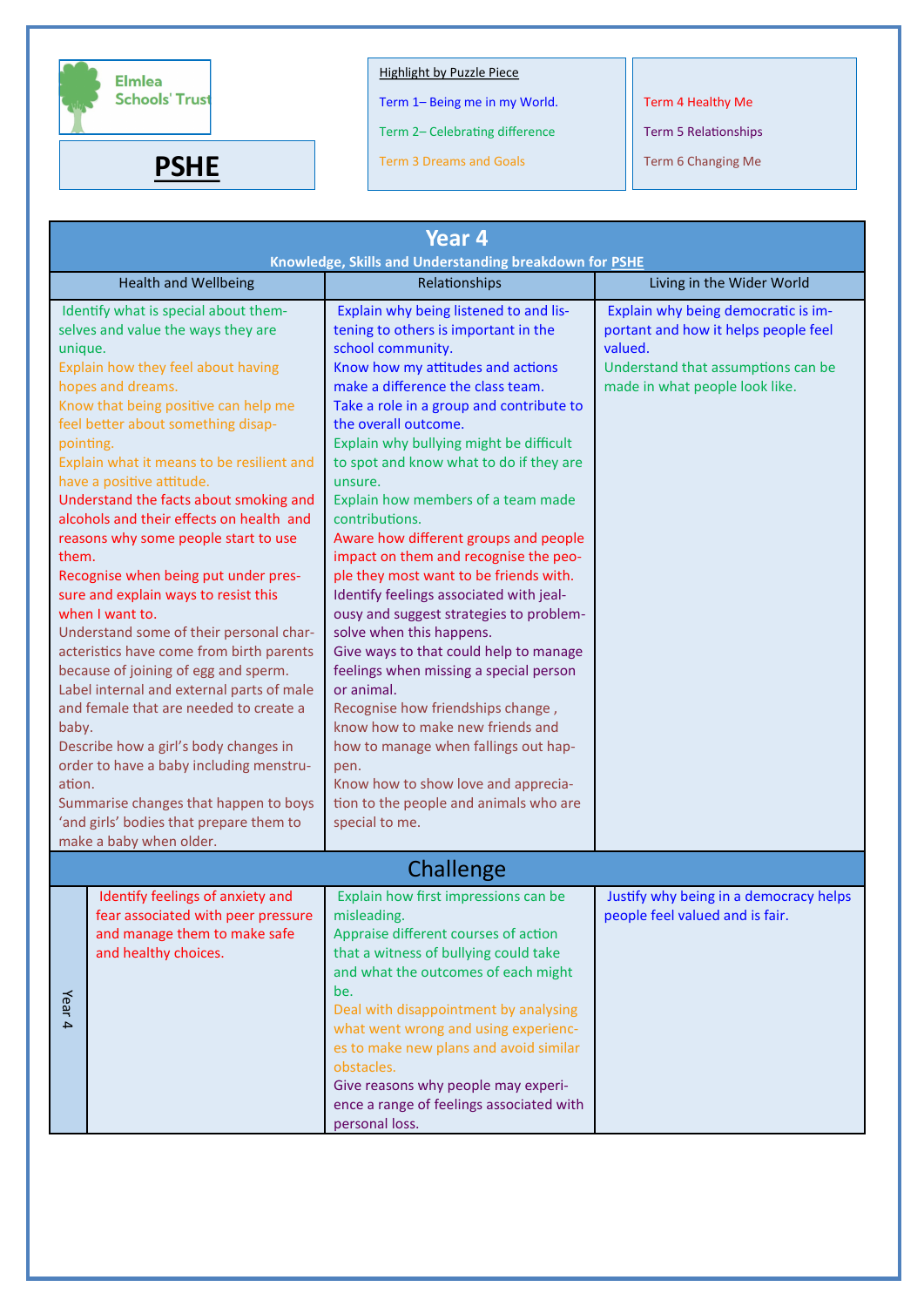

**PSHE**

# Highlight by Puzzle Piece

Term 1– Being me in my World.

Term 2– Celebrating difference

Term 3 Dreams and Goals

Term 4 Healthy Me

Term 5 Relationships

Term 6 Changing Me

| <b>Year 5</b><br>Knowledge, Skills and Understanding breakdown for PSHE |                                                                                                                                                                                                                                                                                                                                                                                                                                                                                                                                                                                                                                                                                                                                                                                                                                                                                                                                                                                       |                                                                                                                                                                                                                                                                                                                                                                                                                                                                                                                                      |                                                                                                                                                                                                                                                                                                                                                                                                                                                                                                                                                                                                                                                                                                                                                                                                                                                                     |
|-------------------------------------------------------------------------|---------------------------------------------------------------------------------------------------------------------------------------------------------------------------------------------------------------------------------------------------------------------------------------------------------------------------------------------------------------------------------------------------------------------------------------------------------------------------------------------------------------------------------------------------------------------------------------------------------------------------------------------------------------------------------------------------------------------------------------------------------------------------------------------------------------------------------------------------------------------------------------------------------------------------------------------------------------------------------------|--------------------------------------------------------------------------------------------------------------------------------------------------------------------------------------------------------------------------------------------------------------------------------------------------------------------------------------------------------------------------------------------------------------------------------------------------------------------------------------------------------------------------------------|---------------------------------------------------------------------------------------------------------------------------------------------------------------------------------------------------------------------------------------------------------------------------------------------------------------------------------------------------------------------------------------------------------------------------------------------------------------------------------------------------------------------------------------------------------------------------------------------------------------------------------------------------------------------------------------------------------------------------------------------------------------------------------------------------------------------------------------------------------------------|
|                                                                         | <b>Health and Wellbeing</b>                                                                                                                                                                                                                                                                                                                                                                                                                                                                                                                                                                                                                                                                                                                                                                                                                                                                                                                                                           | Relationships                                                                                                                                                                                                                                                                                                                                                                                                                                                                                                                        | Living in the Wider World                                                                                                                                                                                                                                                                                                                                                                                                                                                                                                                                                                                                                                                                                                                                                                                                                                           |
| teem.                                                                   | Face new challenges positively and<br>know how to set personal goals.<br>Describe the different roles food can<br>play in people's lives<br>Explore body image pressures.<br>Know the health risks of smoking and<br>how tobacco affects parts of the body.<br>Make an informed decision about<br>whether or not to choose to drink alco-<br>hol and how to resist pressure.<br>Know what makes a healthy life style<br>including healthy eating and the choices<br>to make to be healthy and happy.<br>Explain the job/career I would like in the<br>future and what motivates me and how<br>I will achieve it.<br>Learn how to respect and value my body<br>Know how to keep building myself es-<br>Describe how boys' and girls' bodies<br>change during puberty and understand<br>the importance of looking after them-<br>selves physically and emotionally.<br>Express how I feel about the changes<br>that will happen during puberty.<br>Summarise the process of conception. | Understand how an individual's behav-<br>iour can impact on a group.<br>Explain the differences between direct<br>and indirect types of bullying<br>Know how to support children who are<br>being bullied.<br>Understand what racism is.<br>Explain how to stay safe when using<br>technology to communicate with my<br>friends.<br>Learn how to stand up for myself nego-<br>tiate and resist peer pressure.<br>Recognise and resist pressures to use<br>technology in ways that may be risky or<br>cause harm to myself or others. | Understand my rights and responsibili-<br>ties as a citizen of my country and a<br>member of my school.<br>Understand how democracy and having<br>a voice benefits the school community<br>and know how to participate in this.<br>Understand that cultural differences<br>sometimes cause conflict.<br>Compare my life with people in the<br>developing world and appreciate the<br>value of happiness regardless of mate-<br>rial wealth.<br>Respect my own and other people's<br>culture.<br>Describe the dreams and goals of a<br>young person living in a culture differ-<br>ent from mine and reflect on how these<br>relate to mine.<br>Understand communicating with peo-<br>ple from a different culture means we<br>learn from and can support each other.<br>Understand there are positives and<br>negatives about being part of an online<br>community. |
| Challenge                                                               |                                                                                                                                                                                                                                                                                                                                                                                                                                                                                                                                                                                                                                                                                                                                                                                                                                                                                                                                                                                       |                                                                                                                                                                                                                                                                                                                                                                                                                                                                                                                                      |                                                                                                                                                                                                                                                                                                                                                                                                                                                                                                                                                                                                                                                                                                                                                                                                                                                                     |
| Year 5                                                                  | Appraise different strategies that<br>might help me or others stay safe<br>online and which help to resist<br>pressures to use technology in a<br>risky or harmful way.                                                                                                                                                                                                                                                                                                                                                                                                                                                                                                                                                                                                                                                                                                                                                                                                               | Explain ways to encourage children<br>who use bullying behaviours to make<br>other choices                                                                                                                                                                                                                                                                                                                                                                                                                                           | Explain and give reasons why the<br>dreams and goals of young people from<br>different cultures might be different<br>from my own.                                                                                                                                                                                                                                                                                                                                                                                                                                                                                                                                                                                                                                                                                                                                  |